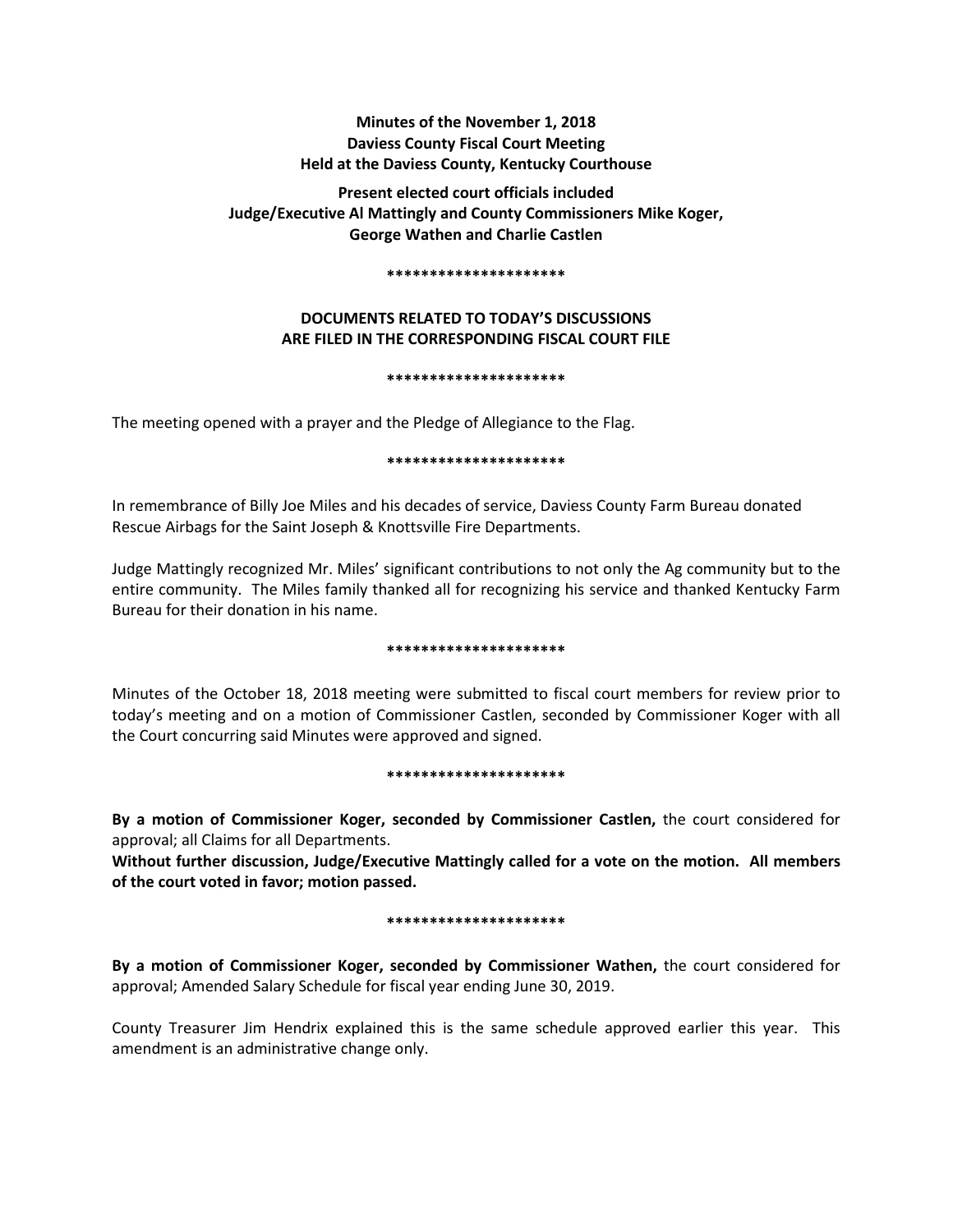**Without further discussion, Judge/Executive Mattingly called for a vote on the motion. All members of the court voted in favor; motion passed.** 

#### **\*\*\*\*\*\*\*\*\*\*\*\*\*\*\*\*\*\*\*\*\***

**By a motion of Commissioner Wathen, seconded by Commissioner Koger,** the court considered for approval; County Clerks Claim for Preparing the 2018 Tax Bills.

**Without further discussion, Judge/Executive Mattingly called for a vote on the motion. All members of the court voted in favor; motion passed.** 

### **\*\*\*\*\*\*\*\*\*\*\*\*\*\*\*\*\*\*\*\*\***

**By a motion of Commissioner Koger, seconded by Commissioner Wathen,** the court considered for approval; Annual update to the Daviess County Detention Center's Policies and Procedures Manuals and Handbooks.

Judge Mattingly asked Jailer Maglinger, "Do all employees receive an employee handbook and are employees required to sign a document which states their receipt of this handbook?"

Jailer Maglinger said that is correct.

**Without further discussion, Judge/Executive Mattingly called for a vote on the motion. All members of the court voted in favor; motion passed.** 

#### **\*\*\*\*\*\*\*\*\*\*\*\*\*\*\*\*\*\*\*\*\***

**By a motion of Commissioner Wathen, seconded by Commissioner Castlen,** the court considered for approval; Amend the Bylaws of Owensboro Health, Inc.

The following is the single proposed change to the hospital bylaws:

Current language: No member of the Board of Directors, other than one of the Physician Directors, may be, or, while a Board Member, become, an employee of the Corporation.

Proposed language: No member of the Board of Directors, other than one member who is either a Physician Director or the Executive Appointee, may be, or, while a Board Member, become, an employee of the Corporation.

**Without further discussion, Judge/Executive Mattingly called for a vote on the motion. All members of the court voted in favor; motion passed.** 

## **\*\*\*\*\*\*\*\*\*\*\*\*\*\*\*\*\*\*\*\*\***

**By a motion of Commissioner Koger, seconded by Commissioner Castlen,** the court considered for approval; Contract for professional services with Axiom Architecture for Renovation Design Services for the Kirtley Annex Office.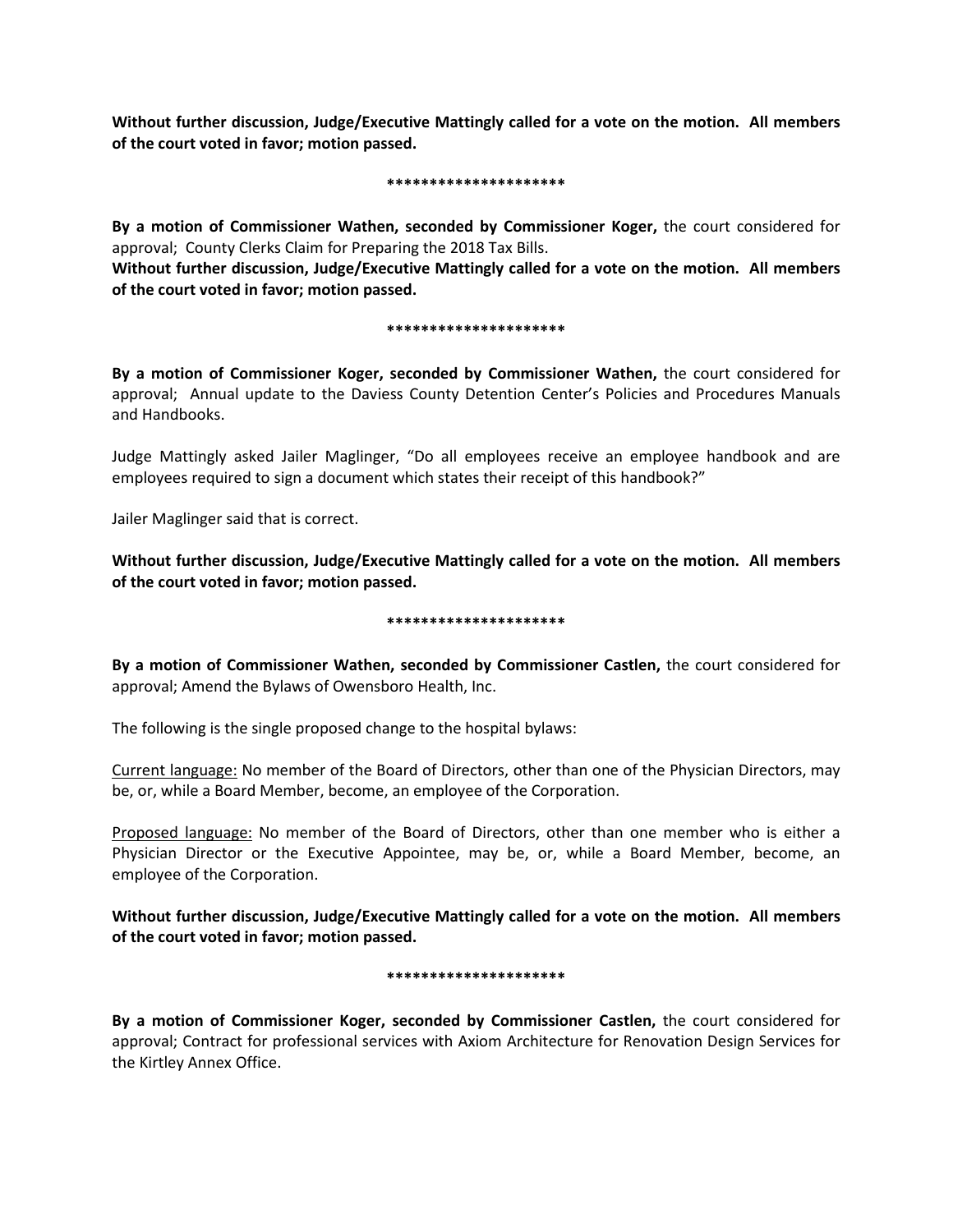Judge Mattingly explained that family court will be moving from the Judicial Center to the Kirtley Annex building and this is the design contract.

County Attorney Claud Porter noted, designs will be back to us within 3 weeks and the project bids may be sent out as early as January 2019.

**Without further discussion, Judge/Executive Mattingly called for a vote on the motion. All members of the court voted in favor; motion passed.** 

#### **\*\*\*\*\*\*\*\*\*\*\*\*\*\*\*\*\*\*\*\*\***

**By a motion of Commissioner Castlen, seconded by Commissioner Wathen,** the court considered for approval; Award **Bid No. 37-2018**: Community Notification Siren to Safer Services for \$18,623 for a Whelen Vortex R4. This does not include the Alternate 1: Voice Option.

Purchasing agent Jordan Johnson said, this siren would be installed at the Masonville Volunteer Fire Station #1 and will be funded through a 50/50 matching EMA grant.

**Without further discussion, Judge/Executive Mattingly called for a vote on the motion. All members of the court voted in favor; motion passed.** 

#### **\*\*\*\*\*\*\*\*\*\*\*\*\*\*\*\*\*\*\*\*\***

**By a motion of Commissioner Castlen, seconded by Commissioner Wathen,** the court considered for approval; Legally Binding Agreement with Owensboro Regional Recovery regarding the 2018 DLG Grant. **Without further discussion, Judge/Executive Mattingly called for a vote on the motion. All members of the court voted in favor; motion passed.** 

## **\*\*\*\*\*\*\*\*\*\*\*\*\*\*\*\*\*\*\*\*\***

**By a motion of Commissioner Koger, seconded by Commissioner Castlen,** the court considered for approval; Contract with Eden Fence, Inc. per KYTC Master Agreement to Repair E. Marksberry Rd. Guardrail.

Approximately 1-2 months ago, county engineer Mark Brasher noted, a vehicle left the roadway causing guardrail damage. Efforts are underway to collect all expenses through the person responsible or their insurance.

**Judge/Executive Mattingly called for a vote on the motion. All members of the court voted in favor; motion passed.** 

#### **\*\*\*\*\*\*\*\*\*\*\*\*\*\*\*\*\*\*\*\*\***

**By a motion of Commissioner Koger, seconded by Commissioner Wathen,** the court considered for approval; Bond Release for Brownwood Oaks, Sec. 2, Unit 2.

**Without further discussion, Judge/Executive Mattingly called for a vote on the motion. All members of the court voted in favor; motion passed.**